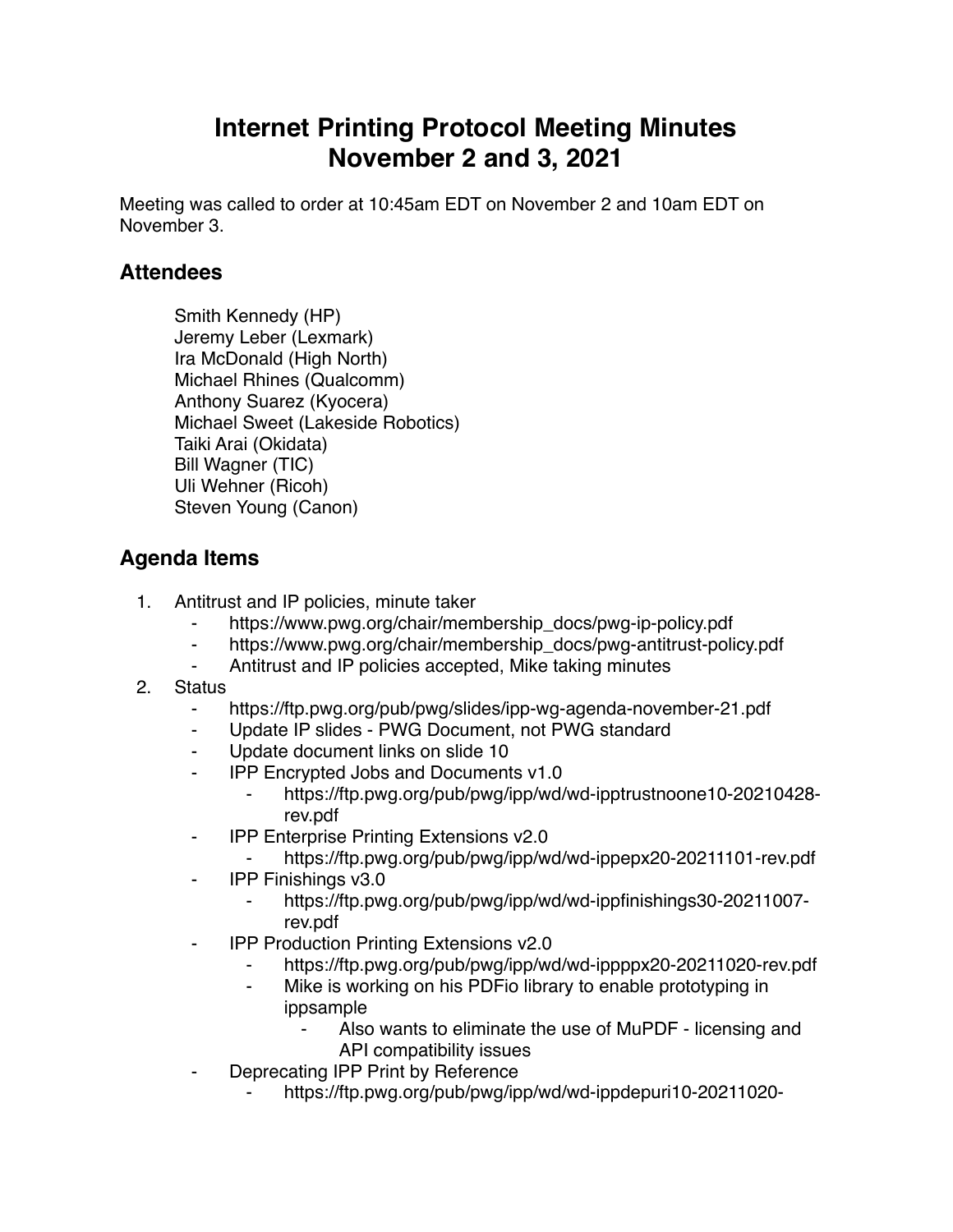rev.pdf

- Section 3.2.2: Drop "their" before Client software ("their" is ambiguous)
- Next status: stable
- Action: Mike to post updated DEPURI draft and start IPP WG Last Call ending December 15th, 2021
- Action: Mike to update templates to use datatracker URLs
- 3. IPP/2.x: Fourth Edition
	- https://ftp.pwg.org/pub/pwg/ipp/wd/wd-ippbase23-20211020-rev.pdf
	- ⁃ Update in progress for RFC 7525:
		- https://datatracker.ietf.org/doc/draft-ietf-uta-rfc7525bis/
	- ⁃ Also update in progress for TLS 1.3 RFC
	- ⁃ Table 1: Drop PWG 5107.2
	- ⁃ Section 5.1:
		- ⁃ Drop #3 PWG5107.2 (not needed for IPP)
	- Section 5.2:
		- ⁃ Drop #4 PWG5107.2 (not needed for IPP)
	- ⁃ Section 5.3:
		- ⁃ Drop #8 PWG5107.2 (not needed for IPP)
	- ⁃ Remove 5107.2 from references
	- ⁃ Section 9:
		- ⁃ Add reference to IPP Authentication BP, make sure we have IIG 2.0
	- Section 10.1:
		- ⁃ "The attribute VALUES defined ..."
		- "in the following LOCATION:"
	- Section 11.1:
		- ⁃ Add IPP Authentication
	- Section 11.2:
		- ⁃ Move IIG 1, IIG 2, and UTA to normative references
	- Section 2.x/Section 4:
		- IPP/2.0 is a Workgroup Printer
		- ⁃ IPP/2.1 is an Enterprise Printer
		- ⁃ IPP/2.2 is a Production Printer
		- ⁃ Defined terms using language from use cases and model
- 4. IPP Everywhere v2.0
	- https://ftp.pwg.org/pub/pwg/ipp/wd/wd-ippeve20-20211021-rev.pdf
	- ⁃ Section 2.4:
		- Enterprise Printer: remove extra "conform to", copy new definitions from BASE and reference PWG5100.12
		- ⁃ Enterprise, Production, and Workgroup Printer definitions referencing 5100.12
	- ⁃ Action: Mike to post definitions of Enterprise, Production, and Workgroup printers to mailing list
	- Also use these terms in EPX, PPX, and NODRIVER
	- ⁃ Section 4.2.4:
		- Fix table reference
	- Section 5.2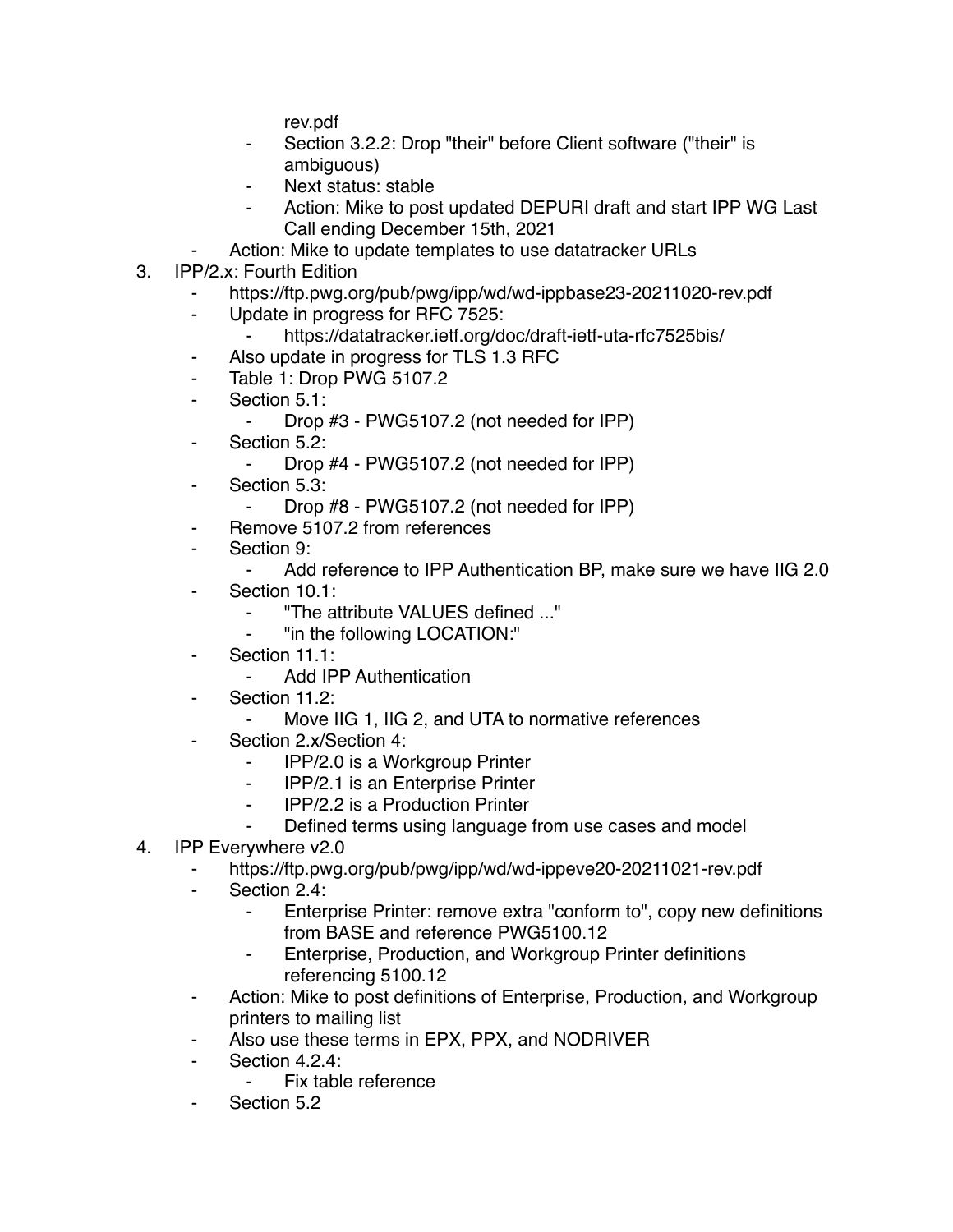- Table 4: Get-User-Printer-Attributes is spelled wrong
- Q: Should we remove Print-Job?
	- A: Sure, everyone does but we want people to use Create-Job + Send-Document
- Q: Do we want to require Get-User-Printer-Attributes for all Clients?
	- A: Maybe but some OS's still won't support it
	- ⁃ Currently no way to validate Client implementations
	- Add Get-Printers for print servers
- Section 5.3:
	- ⁃ PRESETS -> 5100.13
	- ⁃ jpeg-xxx, pdf-xxx, and printer-dns-sd-name moved to 5100.13
- Section 5.5:
	- Add client-info for job accounting
	- Move table 8 attributes to table 7, use note 3
- ⁃ Section 5.8
	- Table 11: print-scaling moved to 5100.13
- Section 6:
	- ⁃ Update PDF reference to 2.0
		- ⁃ ISO 32000-2:2020 PDF/2.0 https://www.iso.org/standard/ 75839.html
		- This includes dozens of appendices including (Normative) Appendix I PDF Versions and Compatibility
	- May need to revisit pdf-features-supported for encryption or other optional/recommended/conditionally required PDF features
	- Will resume discussions on next day
- 5. IPP Driverless Printing Extensions v2.0
	- https://ftp.pwg.org/pub/pwg/ipp/wd/wd-ippnodriver20-20210501.pdf
	- Section 2.x:
		- Job Creation Operation, Job Ticket, Kerberized Printing, Paid Imaging Services, Preset, Printer Event, Printer Resident: Printing **Terminology**
		- ⁃ Printer Resident: Put quotes around URIs, reword without "printerxxx-resource"
	- Section 4.8:
		- ⁃ "a group of setting IS chosen"
		- ⁃ "without End User engagement" (singular)
		- ⁃ Drop "new" adjective from all attributes
		- ⁃ "defined BY the Client"
		- ⁃ "for a Client to AUTOMATICALLY select a Preset"
	- Section 4.9:
		- Replace first sentence with a deeper explanation of our print quality journey:
			- Want more control than "draft, normal, high"
			- ⁃ Adding enums doesn't solve the problem (makes it worse)
			- ⁃ Many attributes contribute to the visual processing of a Job
			- See discussion/text in wiki:
				- https://github.com/istopwg/ippsample/wiki/IPP-Print-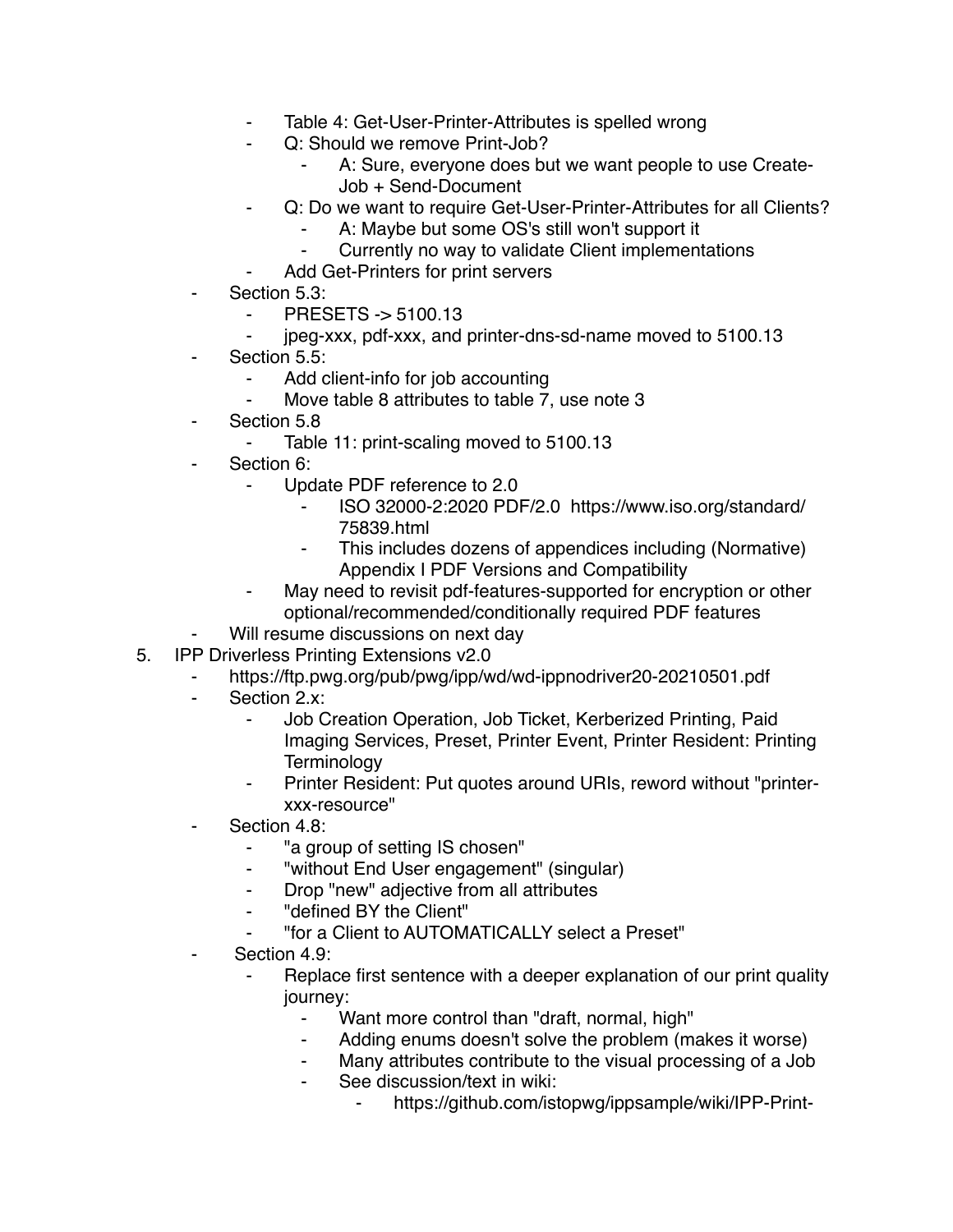#### Quality-Discussion

- ⁃ "defines THE "preset-category" member"
- Drop "new" adjective from all attributes
- Section 6.4.6:
	- ⁃ "The Printer MUST generate a 45-octet 'urn:uuid:' URI [RFC4122] when it creates ..."
	- "A Client does not use this attribute"
- Section 6.5.8:
	- Move "when the End User selects a Preset" to the front of that sentence
	- Reword last sentence to be the Printer not providing conflicting values
- **Section 6.5.8.1:** 
	- Provide references to the 4.x print quality and 6.5.8.3 examples
- **Section 6.5.20:** 
	- ⁃ Add 'iso-32000-2\_2020' for 2020 version of PDF 2.0
- **Section 6.5.22:** 
	- ⁃ "For all unregistered keywords, the Printer SHOULD supply:"
	- ⁃ "in EACH message CATALOG"
- **Section 6.5.24:** 
	- "that specify processing ASPECTS such as"
	- ⁃ "This enables a Client to present these attributes in a group to the End User."
	- Printer MUST NOT list attributes such as "media", "copies", "sides", "finishings", etc. that are not involved in visual processing of a Job.
	- Missing comma before "or 'resolution'.
	- ⁃ "SYNTAX types"
- Global:
	- ⁃ "columnar objects IN the prtXxxTable"
- Section 6.6.9:
	- ⁃ Drop note 3, just list those deprecated's as note 2
- Global:
	- If you want to, add xxx-deprecated groups in the ABNF for any deprecated items
- ⁃ Section 7.2:
	- ⁃ "job-save-disposition" Job Template and associates attributes [PWG5100.11] are obsolete
- Global:
	- Check for old cruft, particularly in section 12
- Section 16.1: Use "example" style
- Section 16.x: Update registrations to match current text
- Section 17.1:
	- Client accounting information (capitalize)
	- ⁃ "Updated use cases"
	- Clean out cruft
- Finished review of whole document!
- Next status should be "prototype" (no technical changes)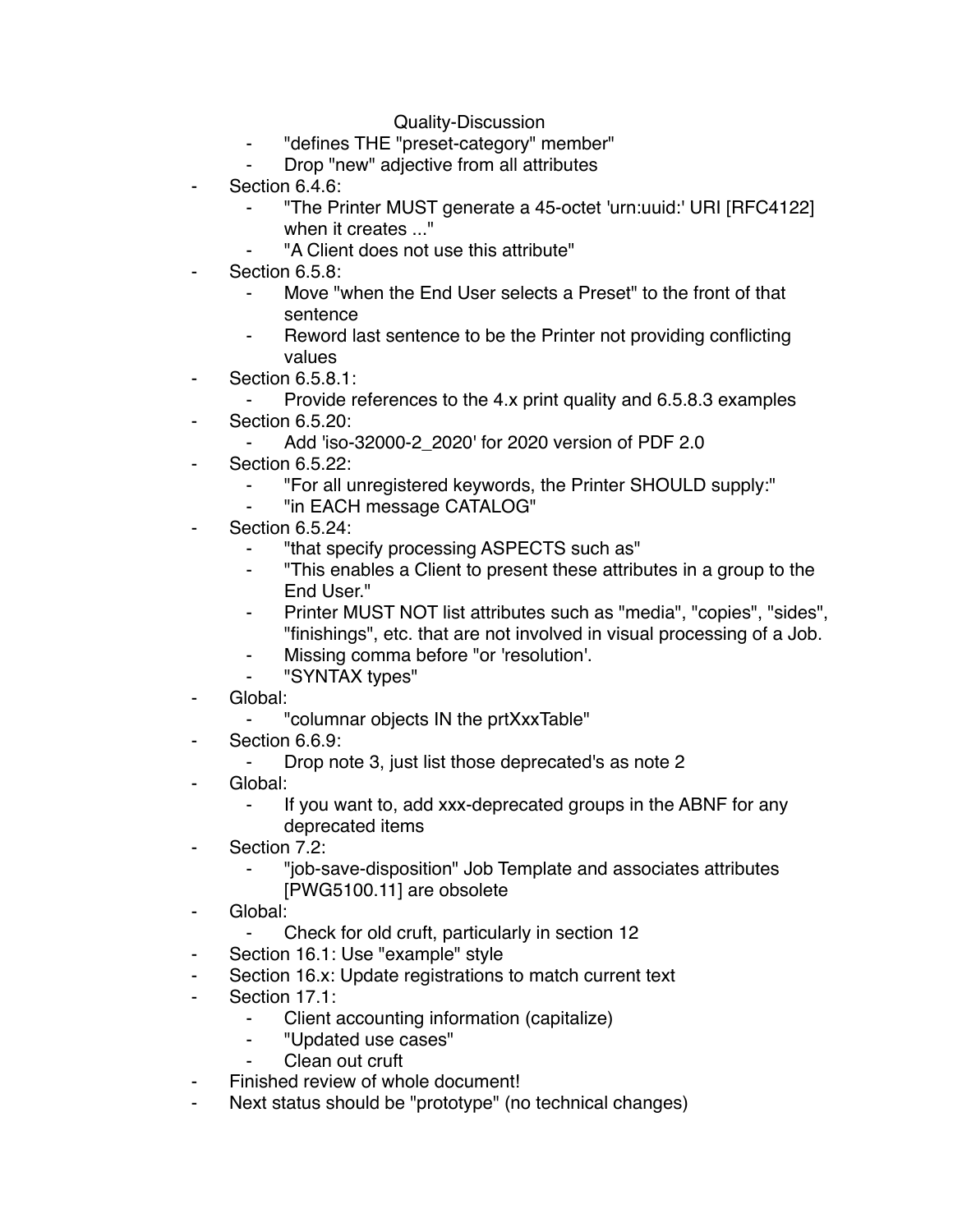- 6. IPP Everywhere Self-Certification
	- Ira: What about INFRA?
		- Mike: Orthogonal since the INFRA Printer would be self-certified as a print server
		- Proxy is a third role to test/self-certify
	- Smith: Can we break these up into manageable pieces?
		- ⁃ Ira: We could split off Enterprise and Production
			- ⁃ Smith: Do a 2.1 for Enterprise, 2.2 for Production?
			- Ira: That would certainly line up with IPP/2.x
	- ⁃ Ira: What about system service?
		- Mike: That's a small change to just test Get-Printers for a Client to get a list of IPP Everywhere printers
	- Consensus:
		- ⁃ 2.0: Add tests + Get-Printers for print servers
		- ⁃ 2.1: Add Enterprise
		- ⁃ 2.2: Add Production
	- Mike: New document tests exceed ipptool capabilities, have code we could use to create a purpose-built application for submitting jobs/ simulating a client
		- ⁃ Can use existing PDF/JPEG test files
		- ⁃ Will query printer for capabilities and test the different combinations of formats and attributes
		- Don't even need a PDF interpreter can generate simpler raster data for PWG raster
		- ⁃ Tool would default to running all tests, could pick individual tests and/or write test files
	- Smith: Would be nice for ipptool to offer a way to only run a subset of tests
		- Mike: I think we have an existing CUPS/ippsample bug tracking that
		- Dependencies could be tricky!
		- Smith: What about requiring compression support?
			- Mike: Would need to require it in the spec, but we already test it in the tools.
	- Client side testing:
		- ⁃ Mike: How far can we go for self-certification?
		- ⁃ Smith: Maybe brand it as best practice/implementor's guide/ developer tool for Clients?
		- ⁃ Mike: Have a lot of the pieces for this already, "virtual" printers like this are excellent development tools
		- Bill: What Clients are we talking about?
			- Mike: Different Linux desktop environments and ChromeOS for sure, but maybe Android and others?
			- ⁃ Ira/Bill: Probably a good idea to reach out to different developers to gauge interest
			- ⁃ Mike: At the very least, determine what (if anything) we can do to better support IPP clients?
		- Questions for client developers:
			- Are you interested in self-certification?